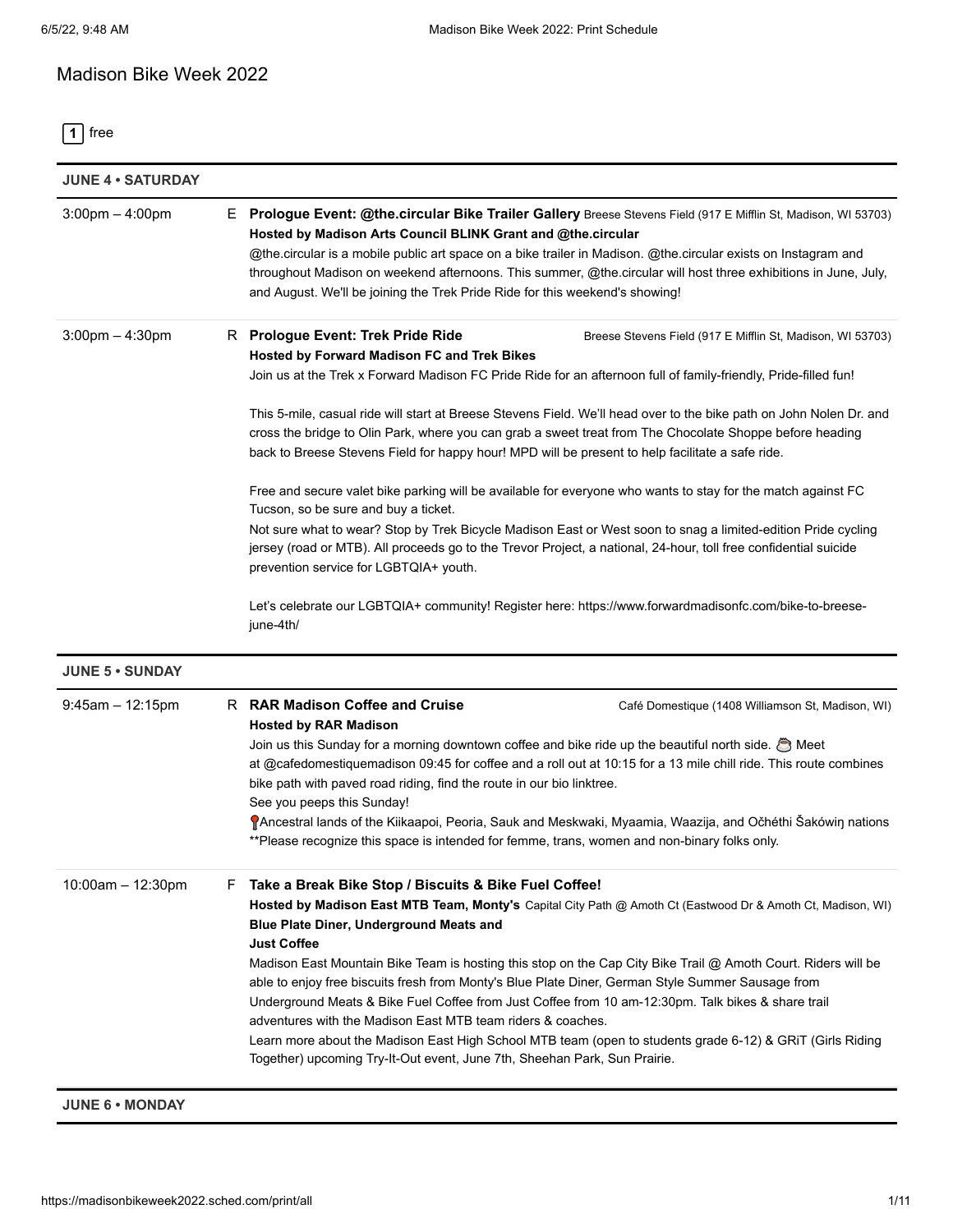| 6/5/22, 9:48 AM |  |
|-----------------|--|
|                 |  |

| $6:30$ am - 8:30am                | F. | <b>Celebrate Bike Week in Middleton</b><br><b>Hosted by City of</b><br>Old Middleton Rd @ Stonefield Rd, Middleton (1411 Shady Oak Cir, Middleton, WI 53562, USA)<br><b>Middleton Sustainability</b><br>Committee, HGA Architects and Engineers, Mead & Hunt and Willy Street Co-op<br>Please join us in Middleton June 6-10 for Bike Week! Starting Monday morning June 6th, meet fellow bicyclists<br>and biking advocates from local businesses at Middleton's own "Bike Station" at the intersection of Old Middleton<br>and Stonefield Roads. Thank you to the Middleton Sustainability Committee, HGA Architects and Engineers,<br>Mead & Hunt, and Willy Street Coop for sponsoring refreshments and coffee as you commute to work or enjoy a<br>morning ride!<br>We look forward to seeing you on your route in the mornings 6:30 - 8:30am Monday-Friday. |
|-----------------------------------|----|-------------------------------------------------------------------------------------------------------------------------------------------------------------------------------------------------------------------------------------------------------------------------------------------------------------------------------------------------------------------------------------------------------------------------------------------------------------------------------------------------------------------------------------------------------------------------------------------------------------------------------------------------------------------------------------------------------------------------------------------------------------------------------------------------------------------------------------------------------------------|
| $6:00 \text{pm} - 8:00 \text{pm}$ | R. | <b>Monday 40 Weekly Ride</b><br>Orton Park (1103 Spaight St, Madison, WI 53703)<br><b>Hosted by Monday 40</b><br>The Monday 40 is a weekly ride that rolls out of Orton Park that will do a fun, party-paced ride around Lake<br>Monona on Monday 6/6. The ride rolls out of Orton Park at 6pm sharp and will be at an average pace between<br>12-14mph and roughly 13 miles round. Pack a beverage and we'll have some post rides hangs at Orton Park<br>when we return. All bikes are welcome, wear what you are comfortable wearing, bring a flat kit, and wear a<br>helmet. We just want to ride bikes and spread the stoke of riding on Monday nights. Each week the route<br>changes but uses a core set of routes ranging from 20-40 miles. Check the website and Instagram<br>(@monday 40) for ride updates.                                              |
| <b>JUNE 7 . TUESDAY</b>           |    |                                                                                                                                                                                                                                                                                                                                                                                                                                                                                                                                                                                                                                                                                                                                                                                                                                                                   |
| $6:30$ am - 8:30am                | F. | Celebrate Bike Week in Middleton<br><b>Hosted by City of</b><br>Old Middleton Rd @ Stonefield Rd, Middleton (1411 Shady Oak Cir, Middleton, WI 53562, USA)<br><b>Middleton Sustainability</b><br>Committee, HGA Architects and Engineers, Mead & Hunt and Willy Street Co-op<br>Please join us in Middleton June 6-10 for Bike Week! Starting Monday morning June 6th, meet fellow bicyclists<br>and biking advocates from local businesses at Middleton's own "Bike Station" at the intersection of Old Middleton<br>and Stonefield Roads. Thank you to the Middleton Sustainability Committee, HGA Architects and Engineers,                                                                                                                                                                                                                                    |

Mead & Hunt, and Willy Street Coop for sponsoring refreshments and coffee as you commute to work or enjoy a morning ride!

We look forward to seeing you on your route in the mornings 6:30 - 8:30am Monday-Friday.

| $6:30$ am – 8:30am   | <b>Waffles on the Bike Path</b><br>F<br><b>Hosted by The Cargo</b><br>Capital City Path @ S Dickinson and E Wilson (303 S Dickinson St, Madison, WI 53703, USA)<br><b>Bike Shop and Cafe</b><br>Domestique<br>More info to come, but expect something new from us this year on the waffle front Can we make something<br>better than the legendary bacon cheddar waffle? We sure think so!                                                                                                                                                                                                                                                                                                                                                                                                   |
|----------------------|----------------------------------------------------------------------------------------------------------------------------------------------------------------------------------------------------------------------------------------------------------------------------------------------------------------------------------------------------------------------------------------------------------------------------------------------------------------------------------------------------------------------------------------------------------------------------------------------------------------------------------------------------------------------------------------------------------------------------------------------------------------------------------------------|
| $7:00$ am $-9:00$ am | F<br><b>Bike Fitchburg Commuter Station</b> The Velo UnderRound (The Velo UnderRound, Capital City Trail, Fitchburg, WI)<br>Hosted by Bike Fitchburg, City of Fitchburg and Madison Bikes<br>Celebrate Fitchburg/Madison Bike Week 2022 with a pit stop at the Velo UnderRound or "bicycle roundabout",<br>the confluence of the Badger State and Capital City State Trails and the Southwest, Cannonball, and Military<br>Ridge Paths!                                                                                                                                                                                                                                                                                                                                                      |
|                      | Your hosts are Bike Fitchburg, City of Fitchburg, WI - Government, and the Fitchburg Chamber of Commerce.<br>Enjoy bagels and coffee, pick up Fitchburg and Dane County bicycle maps, and get minor mechanical<br>adjustments. Learn more about Bike Fitchburg and our local advocacy for everyone who rides or walks.<br>The Velo UnderRound is a two-level interchange among five regional trails, serving Fitchburg, Madison, Verona,<br>and locations throughout Wisconsin and northern Illinois. Water, rest rooms, air pump, and repair stand with tools<br>are nearby at Fitchburg's Dawley Bike Hub. Epic mountain biking is adjacent at the Dane County Seminole<br>Mountain Bike Park and just south on the Military Ridge State Trail at Fitchburg's Quarry Ridge Recreation Area |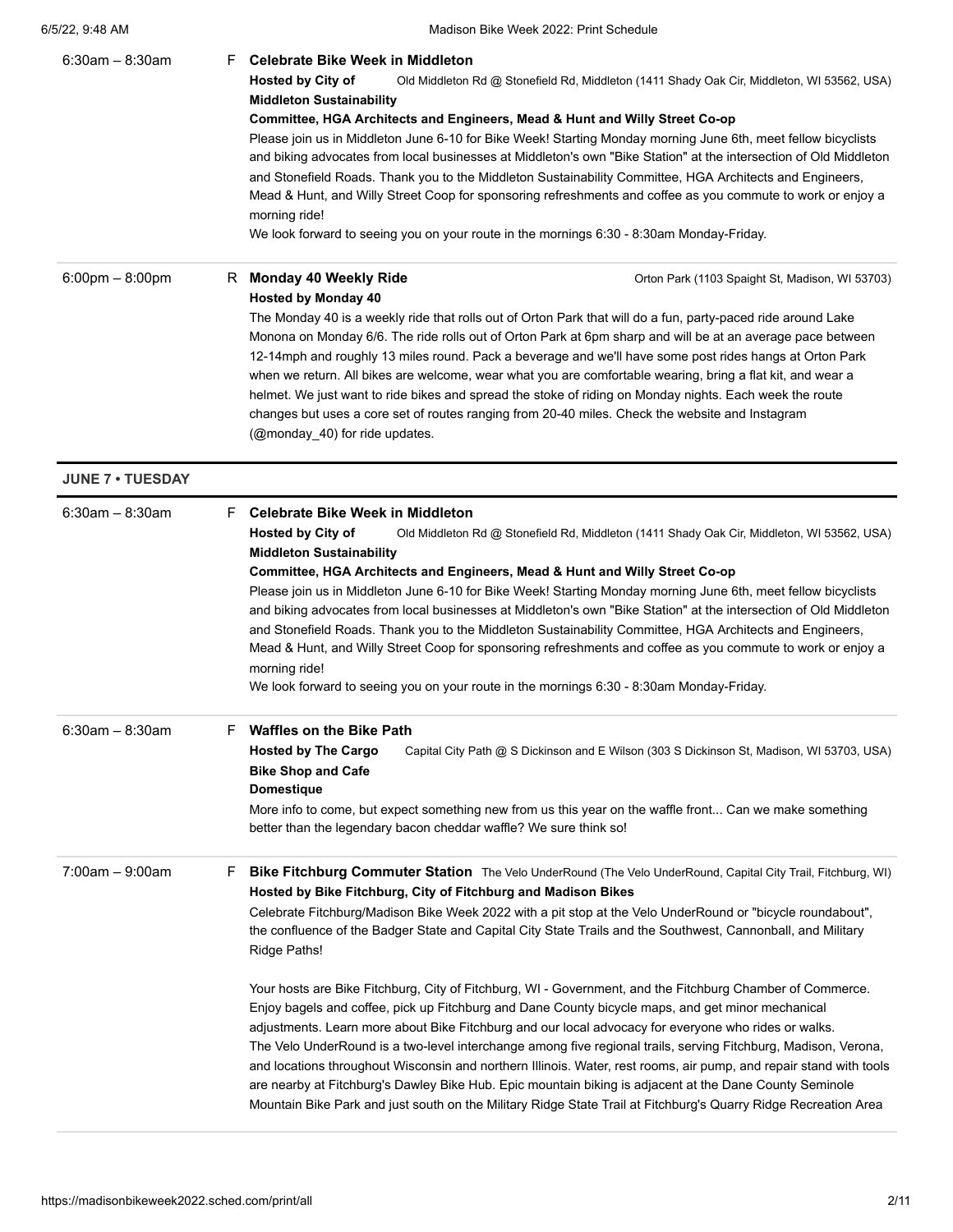| $7:00am - 9:30am$                 | <b>Eastside Morning Delight</b><br>F<br>Buckeye Rd @ Monona Dr (4118 Monona Dr, Madison WI 53716)<br>Hosted by Slow Roll Cycles, Meat People Butcher and Crema Cafe<br>Food, Coffee and Bikes! Slow Roll Cycles, The Meat People Butcher and Crema Cafe are joining forces for an<br>eastside morning pit stop on your way to work (or ride). Coffee, Breakfast Sandwich's and bike checks. There will<br>be a Slow Roll tent at the corner of Buckeye Road and Monona Drive in the Lake Edge Shopping center from 7<br>am to 9:30. Come take a break and get fueled for your day.<br>Learn more about this event here! |
|-----------------------------------|-------------------------------------------------------------------------------------------------------------------------------------------------------------------------------------------------------------------------------------------------------------------------------------------------------------------------------------------------------------------------------------------------------------------------------------------------------------------------------------------------------------------------------------------------------------------------------------------------------------------------|
| <b>PINNED</b>                     | R Ride with the Mayor<br>Madison Municipal Building (215 Martin Luther King Jr Blvd, Madison, WI 53703)<br>Hosted by Madison Mayor's office and Madison Department of Transportation                                                                                                                                                                                                                                                                                                                                                                                                                                    |
| $8:00$ am $-9:00$ am              | Mayor Satya Rhodes-Conway and other city officials will host a press conference celebrating Madison Bike<br>Week and the importance of bicycling in our transportation system. The Mayor will then lead a short ride around<br>town.                                                                                                                                                                                                                                                                                                                                                                                    |
| $3:00 \text{pm} - 5:00 \text{pm}$ | <b>FairShare Snack Stop</b><br>F.<br>Capital City Path @ S Paterson St (303 S Paterson St., Madison, WI)<br><b>Hosted by FairShare CSA Coalition</b><br>Stop by the FairShare CSA Coalition tent just off the Capital City Trail for a light snack and learn more about Bike                                                                                                                                                                                                                                                                                                                                            |
|                                   | the Barns, our local food, farming, and biking event on September 18th, 2022!<br>Riders who stop by can sign up to win a Commuter Pack! A \$95 retail value courtesy of Schwinn, your commuter<br>needs will be covered with the nifty tools in this pack.                                                                                                                                                                                                                                                                                                                                                              |
| $3:00 \text{pm} - 6:00 \text{pm}$ | <b>Bike Repair Stand Education and Free Bike Repairs</b><br>Е.                                                                                                                                                                                                                                                                                                                                                                                                                                                                                                                                                          |
|                                   | <b>Hosted by Lussier Community</b><br>Lussier Community Education Center (55 S Gammon Rd, Madison, WI 53717)<br><b>Education Center and Jefferson</b><br><b>Middle School</b>                                                                                                                                                                                                                                                                                                                                                                                                                                           |
|                                   | Learn to use the bike repair stand at the Lussier Community Education Center. Get your bike tuned up and ready<br>for summer by a skilled mechanic from Dream Bikes, Wheels For Winners and Madison CycleWorks! Enjoy time<br>and bike talk with neighbors and friends.                                                                                                                                                                                                                                                                                                                                                 |
| $3:00 \text{pm} - 6:00 \text{pm}$ | Fire Station #9 - Hill Farms Neighborhood Bike Station<br>F.<br>Hosted by University Hill Farms Neighborhood, Madison Fire Station #9 (201 N Midvale Blvd, Madison, WI 53705)<br><b>Bikes and Curbside Bicycles</b><br>Come enjoy beverages + sweet treats to wind down your commute.<br>Curbside Bicycles will also be there for quick ABC bike checks (3-5pm).<br>Maybe even a fire station tour if they're not busy fighting fires!                                                                                                                                                                                  |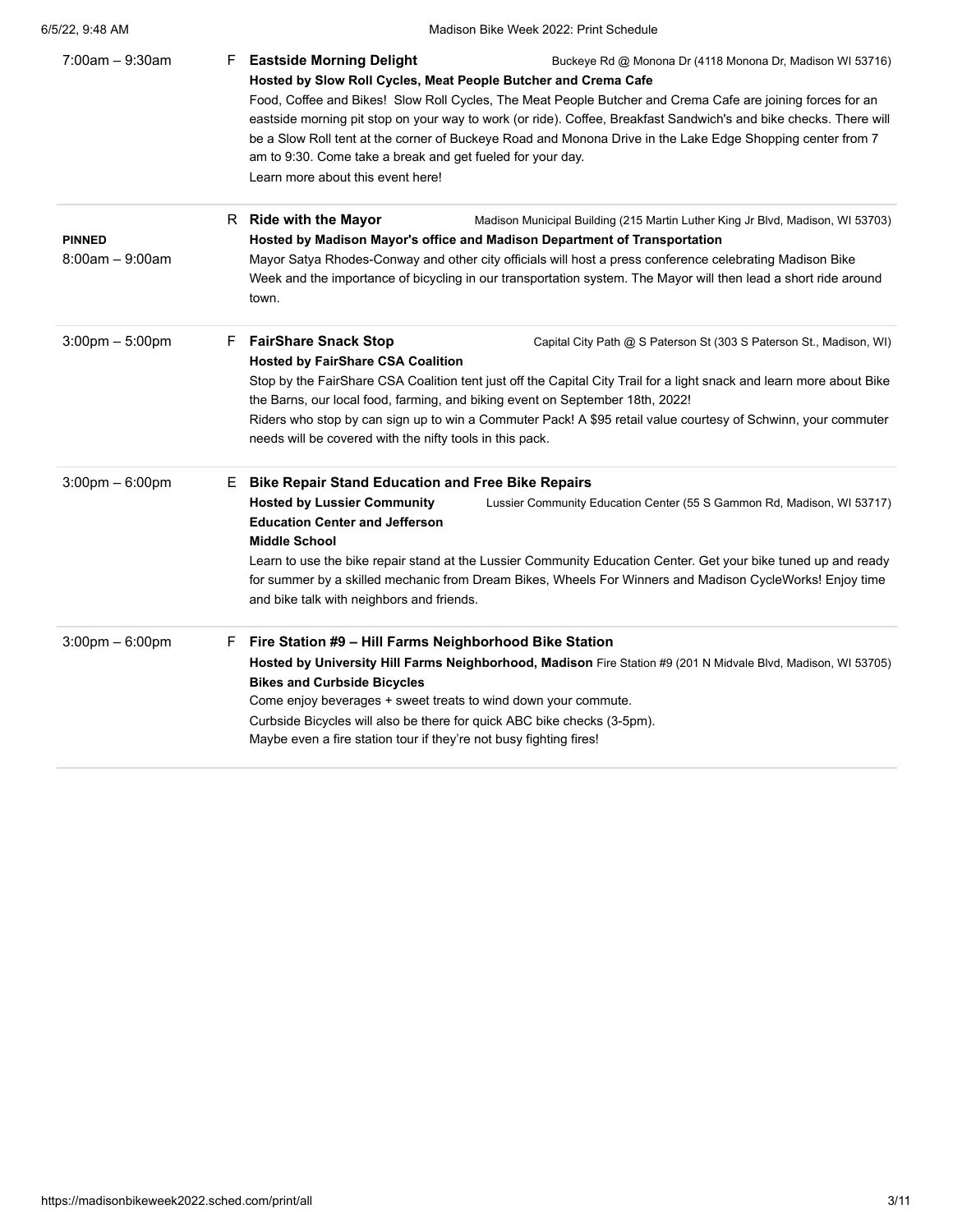| $5:30$ pm $- 8:30$ pm             | R Eastside GRIT (Girls Ride Together) Try It Out Clinic                                                                                                                                                                  |  |  |
|-----------------------------------|--------------------------------------------------------------------------------------------------------------------------------------------------------------------------------------------------------------------------|--|--|
|                                   | <b>Hosted by Madison East High</b><br>Sheehan Park West Shelter, Sun Prairie (1357 Linnerud Dr, Sun Prairie, WI 53590)                                                                                                   |  |  |
|                                   | School, Sun Prairie High School                                                                                                                                                                                          |  |  |
|                                   | and Deforest High School NICA teams<br>GRIT Try It Out Mountain Bike Session for girls entering 6th-12th grade                                                                                                           |  |  |
|                                   | June 7th: 5:30-7:30 pm                                                                                                                                                                                                   |  |  |
|                                   | Sheehan Park West Shelter, Sun Prairie                                                                                                                                                                                   |  |  |
|                                   |                                                                                                                                                                                                                          |  |  |
|                                   | <b>What is GRIT?</b>                                                                                                                                                                                                     |  |  |
|                                   | The Girls Riding Together (GRiT) initiative is an effort by the National Interscholastic Cycling Association (NICA)                                                                                                      |  |  |
|                                   | to recruit and retain more girls and woman coaches in NICA programs. The goal of the NICA GRIT initiative is to                                                                                                          |  |  |
|                                   | increase the overall participation rate to 33% female riders (coaches and student-athletes each) by 2023.                                                                                                                |  |  |
|                                   | The Madison East/Sun Prairie East/Sun Prairie West/Deforest/Sun Prairie Composite Mountain Bike Teams are                                                                                                                |  |  |
|                                   | sponsoring a free clinic for girls and women to try out mountain biking and ride with others at the amazing<br>Sheehan Park trails in Sun Prairie. Free demo mountain bikes will be provided by DreamBikes if you do not |  |  |
|                                   | have a trail-ready mountain bike you can bring with you. The event is open to girls entering 6th through 12th                                                                                                            |  |  |
|                                   | grade and women who want to learn more and who might consider coaching. No experience required! We can                                                                                                                   |  |  |
|                                   | train you in riding and coaching skills. You just need to have a passion for supporting girls and getting more girls                                                                                                     |  |  |
|                                   | outside, on bikes!                                                                                                                                                                                                       |  |  |
|                                   | If you have never tried mountain biking, or if you have your own mountain bike but never ridden it on singletrack                                                                                                        |  |  |
|                                   | before, sign up below for a fun day of games, prizes, girl power, and riding bikes in the woods!                                                                                                                         |  |  |
| $6:00 \text{pm} - 8:00 \text{pm}$ | R MWCC Tuesday Night Rides<br>Olbrich Park Biergarten Parking Lot (3527 Atwood Ave, Madison, WI 53714)                                                                                                                   |  |  |
|                                   | <b>Hosted by Madison Women's Cycling Club</b>                                                                                                                                                                            |  |  |
|                                   | <b>MWCC does Madison Bike Week!</b>                                                                                                                                                                                      |  |  |
|                                   |                                                                                                                                                                                                                          |  |  |
|                                   | Join us for our regular Tuesday ride, leaving from Olbrich Park (the Biergarten parking lot / parking lot on the lake                                                                                                    |  |  |
|                                   | side of Atwood) at 6pm. We'll have two rides going out: our social route (lake loop) and our longer route (a 19-                                                                                                         |  |  |
|                                   | mile route to McFarland and back). Then join us for post-ride social time at the Biergarten, where you can bring                                                                                                         |  |  |
|                                   | in any snacks and non-alcoholic beverages, or purchase a beverage there.                                                                                                                                                 |  |  |
|                                   | MWCC is Madison's longest-running active women+ bike group. This ride is open to all ages and all WTFnB.                                                                                                                 |  |  |
|                                   | The social route is a lake loop and is guaranteed to have a sweep who will ride at whatever pace is needed to                                                                                                            |  |  |
|                                   | ensure no one is left behind. It is very beginner friendly!                                                                                                                                                              |  |  |
|                                   | The longer route can be found at: https://ridespot.org/rides/588636                                                                                                                                                      |  |  |
|                                   |                                                                                                                                                                                                                          |  |  |
|                                   |                                                                                                                                                                                                                          |  |  |
|                                   | See more details about our rides in the pinned posts on our main page. Also check us out on Instagram:                                                                                                                   |  |  |

# **JUNE 8 • WEDNESDAY**

| $6:30$ am – 8:30am   | F. | <b>Celebrate Bike Week in Middleton</b> |                                                                                                                                                                                                                                                                                                                                                                                                                                                                                                                                                           |  |
|----------------------|----|-----------------------------------------|-----------------------------------------------------------------------------------------------------------------------------------------------------------------------------------------------------------------------------------------------------------------------------------------------------------------------------------------------------------------------------------------------------------------------------------------------------------------------------------------------------------------------------------------------------------|--|
|                      |    | <b>Hosted by City of</b>                | Old Middleton Rd @ Stonefield Rd, Middleton (1411 Shady Oak Cir, Middleton, WI 53562, USA)                                                                                                                                                                                                                                                                                                                                                                                                                                                                |  |
|                      |    | <b>Middleton Sustainability</b>         |                                                                                                                                                                                                                                                                                                                                                                                                                                                                                                                                                           |  |
|                      |    |                                         | Committee, HGA Architects and Engineers, Mead & Hunt and Willy Street Co-op                                                                                                                                                                                                                                                                                                                                                                                                                                                                               |  |
|                      |    | morning ride!                           | Please join us in Middleton June 6-10 for Bike Week! Starting Monday morning June 6th, meet fellow bicyclists<br>and biking advocates from local businesses at Middleton's own "Bike Station" at the intersection of Old Middleton<br>and Stonefield Roads. Thank you to the Middleton Sustainability Committee, HGA Architects and Engineers,<br>Mead & Hunt, and Willy Street Coop for sponsoring refreshments and coffee as you commute to work or enjoy a<br>We look forward to seeing you on your route in the mornings 6:30 - 8:30am Monday-Friday. |  |
| $7:00$ am $-9:00$ am | F  | <b>Donut Pit Stop</b>                   | Southwest Path @ Pacific Cycle (4717 Hammersley Rd, Madison, WI 53711, USA)                                                                                                                                                                                                                                                                                                                                                                                                                                                                               |  |
|                      |    | <b>Hosted by Pacific Cycle, Inc.</b>    |                                                                                                                                                                                                                                                                                                                                                                                                                                                                                                                                                           |  |
|                      |    |                                         |                                                                                                                                                                                                                                                                                                                                                                                                                                                                                                                                                           |  |
|                      |    |                                         | Free donuts and coffee for bikers on the bike path                                                                                                                                                                                                                                                                                                                                                                                                                                                                                                        |  |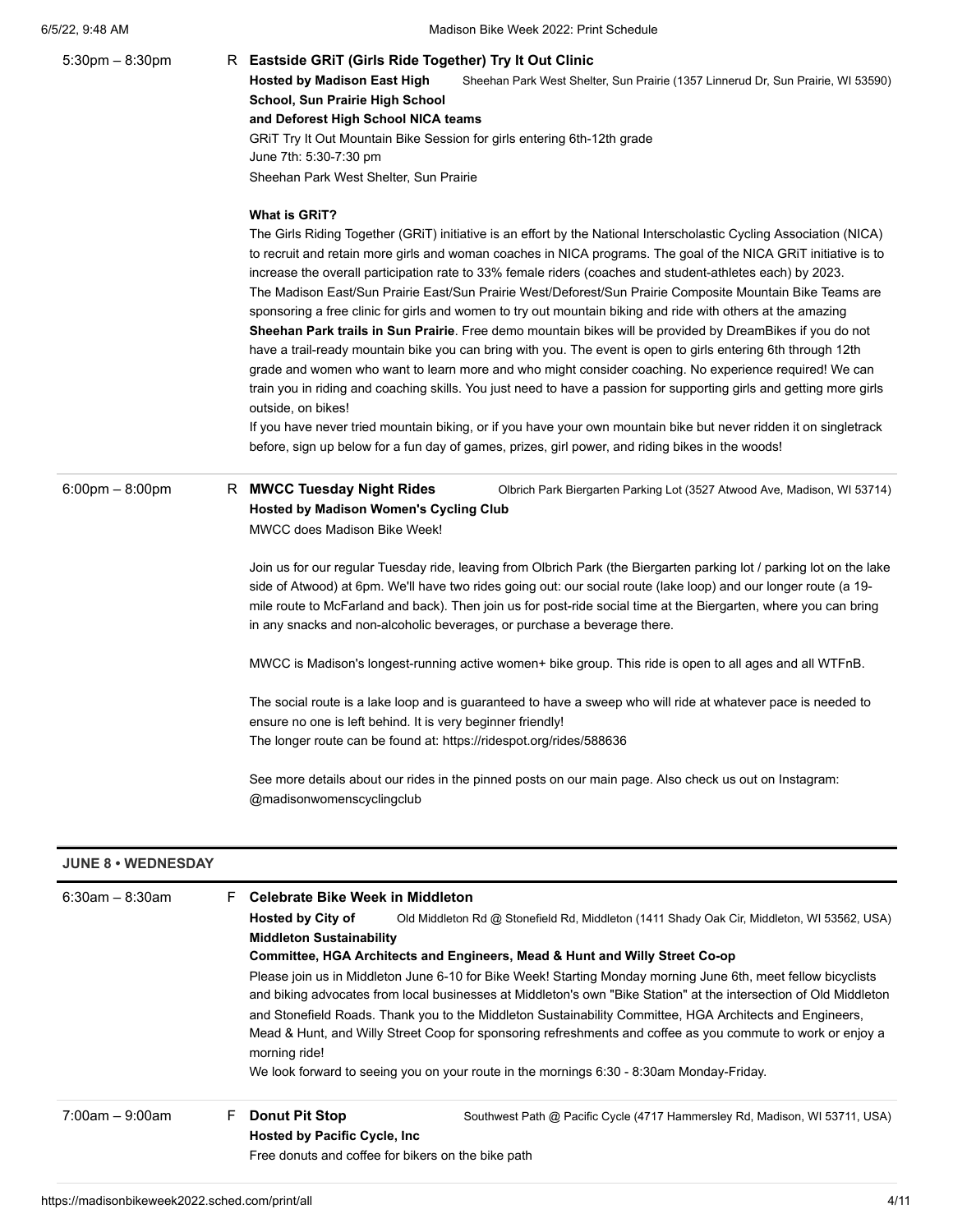| 6/5/22, 9:48 AM     |                                                                                                                                                                                              | Madison Bike Week 2022: Print Schedule                                                                                                                                                  |  |
|---------------------|----------------------------------------------------------------------------------------------------------------------------------------------------------------------------------------------|-----------------------------------------------------------------------------------------------------------------------------------------------------------------------------------------|--|
| $7:00$ am - 10:00am | <b>EPNA Commuter Station</b><br>F.<br><b>Hosted by Eken Park Neighborhood Association</b>                                                                                                    | Starkweather Creek Path @ Commercial Avenue (2994 Commercial Ave, Madison, WI)<br>EPNA will be providing coffee and breakfast to-go again this year for bike commuters! Come say hello! |  |
| $7:30$ am – 9:00am  | <b>Machinery Dough(nuts)!</b><br>F.<br><b>Hosted by Machinery Row Bicycles</b><br>bike path! Starting at 7:30am until we run out :-)                                                         | Williamson St @ John Nolan Dr (601 Williamson St)<br>Spice up your morning commute with free doughnuts and coffee - just next to Machinery Row on the Cap City                          |  |
| $7:30$ am - 9:30am  | <b>Coffee Outside</b><br>F.<br><b>Hosted by Black Saddle Bike Shop</b><br>coffee or just bring a cup and we'll share ours.<br>We'll be there from 7:30-9:30 and would love to see you there! | Warner Park Shelter (2930 N Sherman Ave, Madison, WI 53704)<br>Join us at the Tenney Park Pavilion on Wednesday, June 8 for coffee outside. Either bring your own way to make           |  |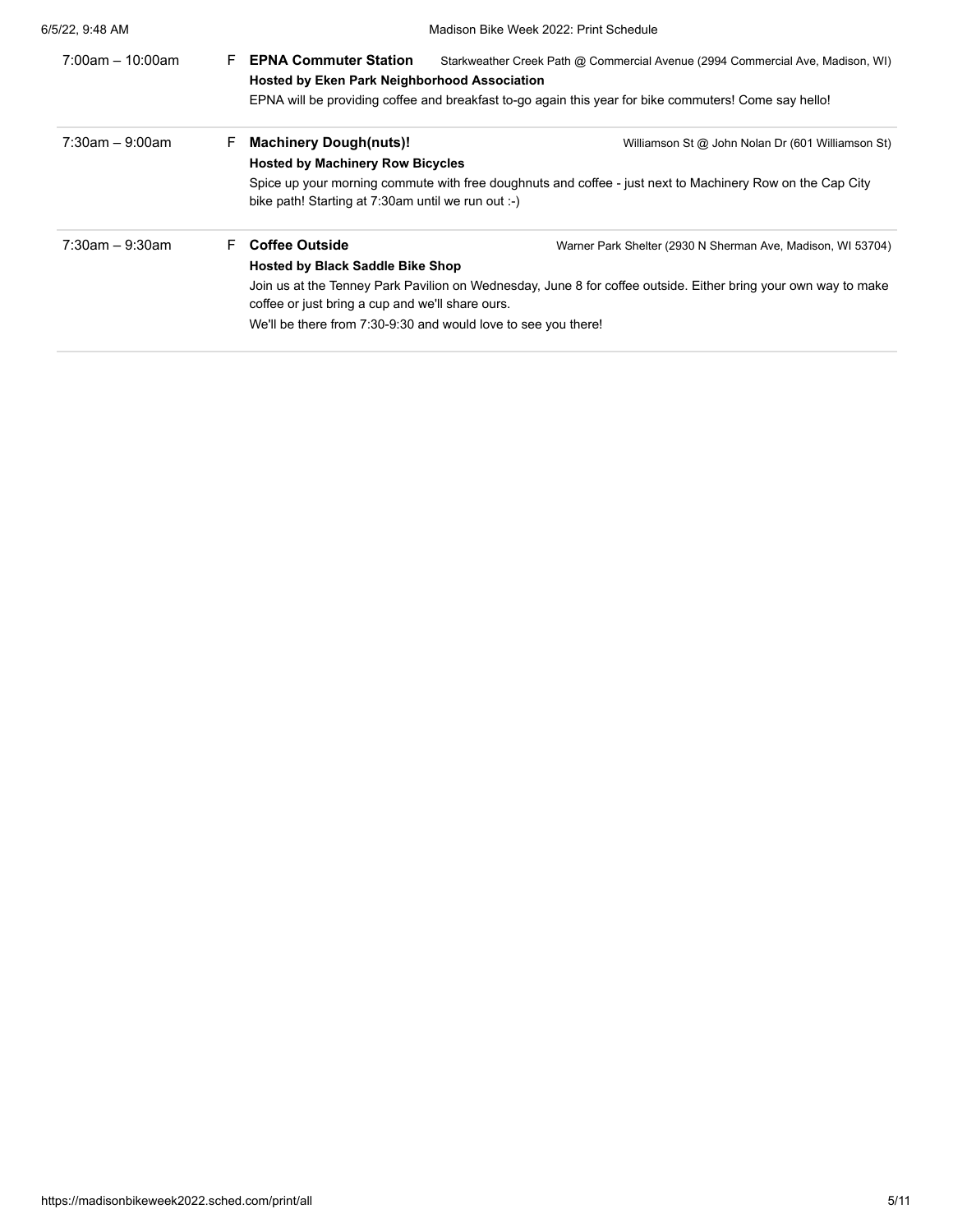# 3:00pm – 6:00pm 1 **[Car-Free Superstars Giveaways & Metro Bike Rack Demos!](https://madisonbikeweek2022.sched.com/event/a9e2a503182c58ef8d2c5bd9d0e33c87)**

Capital City Path @ E Wilson/Ingersoll (1050 Capital City Trail, Madison, WI 53703) **[Hosted by RoundTrip, Metro](https://www.cityofmadison.com/metro) [Transit and City of Madison Vision](https://www.cityofmadison.com/transportation/initiatives/vision-zero)**

**Zero**

RoundTrip, Metro Transit and Vision Zero are celebrating car-free travel with bike and bus giveaways!

#### **Raffle & Giveaways**

Sign up for sustainable commute matching as a "Bicycle Buddy" or carpool partner with [RoundTrip](https://www.roundtripgreatermadison.org/rp2/Home/Home) during Madison Bike Week and be entered to win one of two prizes of your choice:

- \$50 gift card to any local bike shop
- 1-month Madison BCycle membership with unlimited 90-minute rides (all e-bikes)
- 1-month membership to the new [Madison Bicycle Center](https://madisonbikecenter.org/) downtown, with 24/7 secure bike storage, showers & lockers, same-day turnaround on tune-ups, and more!

We'll also be giving away for FREE while supplies last:

- Bicycle Benefits helmet stickers and pocket lists of participating businesses
- Metro Transit 2-ride cards
- Metro Transit SWAG
- Dane County Bicycle Maps
- Bike bells
- Bicycle pins for your shirt or bag
- Mini-chocolate chip cookies from Batch Bakehouse (a Bicycle Benefits member!)

# **Metro Bike Rack Demos – Practice Loading Your Bike on a Bus**

Ever wondered how to load your bicycle onto a Metro bus? Now is your no-pressure chance to try it out! We'll have a bus and friendly driver on hand to help anyone interested in practicing. It's a simple process that opens up so many possibilities for getting around by bike and bus!

# **About Us**

[RoundTrip](https://www.roundtripgreatermadison.org/rp2/Home/Home) is a program administered by the [Greater Madison MPO](https://www.greatermadisonmpo.org/) to support affordable, sustainable transportation options in Dane County, including bicycling, public transit, carpooling, vanpooling, and walking. RoundTrip provides an online ride-matching platform and an Emergency Ride Home program to help sustainable commuters in Dane County get home from work in a pinch. RoundTrip also works with area employers to promote convenient alternatives to driving alone.

[Metro Transit](https://www.cityofmadison.com/metro) is the public transit agency for the Madison area, providing reliable transit service to Madison and neighboring communities. Metro's current Bus Rapid Transit and Transit Network Redesign projects are part of [MetroForward>>](https://www.cityofmadison.com/transportation/initiatives/metroforward), Mayor Satya Rhodes-Conway's plan to make a major investment in transit to speed up workforce transportation, reduce congestion, and build the transportation backbone of a vibrant regional economy.

[Vision Zero](https://www.cityofmadison.com/transportation/initiatives/vision-zero) is a City of Madison initiative intended to eliminate traffic deaths and severe injuries on all roadways, bikeways and sidewalks. The City of Madison Vision Zero initiative strives to improve safety for everyone moving about the city, whether walking, biking, driving and riding transit; and to improve the identified high injury locations, all in an effort to prevent fatal crashes and severe injuries.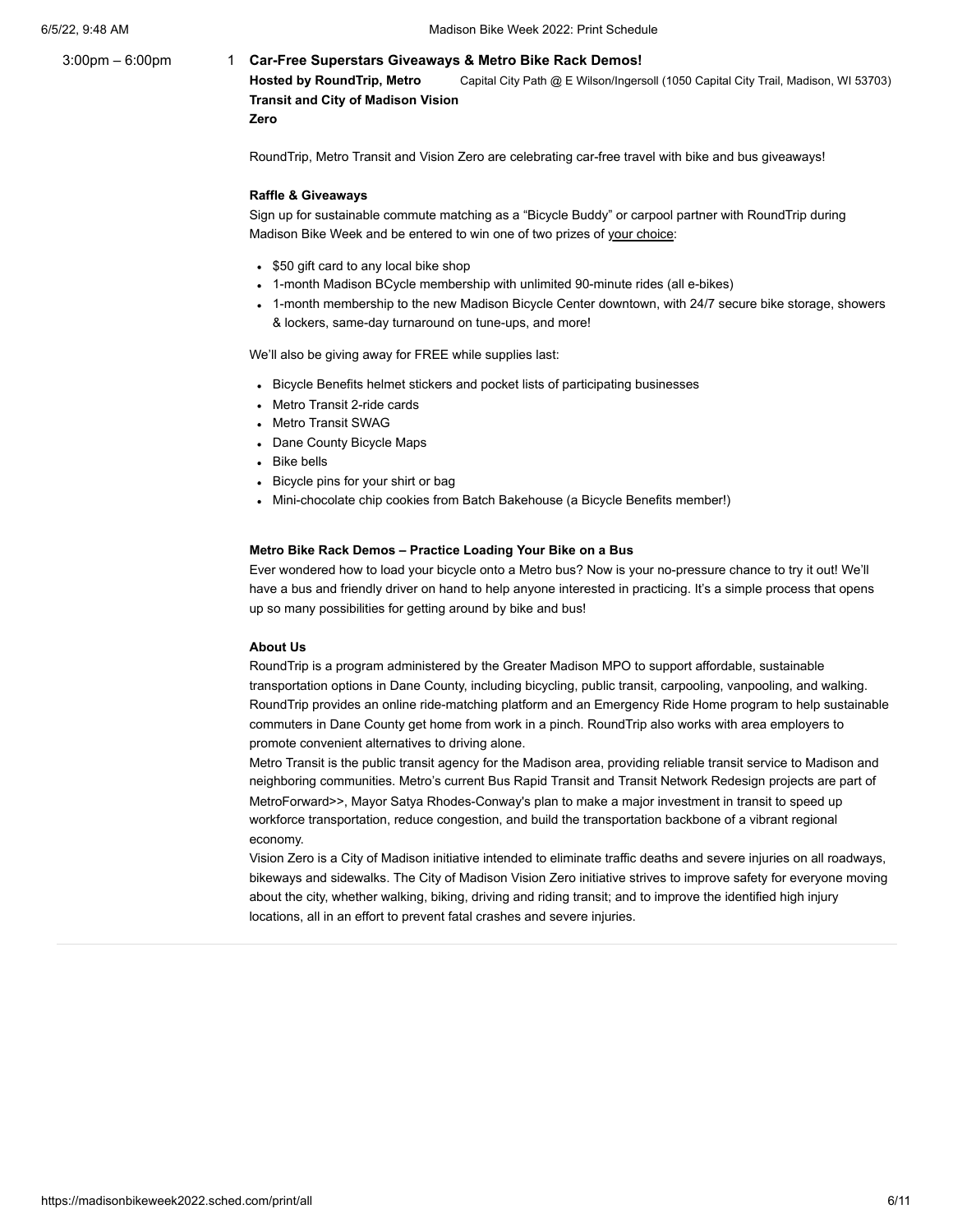| F. | <b>MOVE4BGC Kickoff</b><br>LJ's Sports Tavern & Grill (8 N Paterson St, Madison, WI 53703)<br>Hosted by The Boys and Girls Clubs of Dane County and LJ's Sports Tavern & Grill                                                                                                                                                                                                                                                                                                 |
|----|--------------------------------------------------------------------------------------------------------------------------------------------------------------------------------------------------------------------------------------------------------------------------------------------------------------------------------------------------------------------------------------------------------------------------------------------------------------------------------|
|    | • Boys and Girls Club MOVE4BGC event happy hour at LJ's from 4:30 pm-6 pm on June 8th.<br>• Happy hour kickoff event to celebrate the 20th anniversary of MOVE4BGC!<br>• This event is free to attend.<br>• Our 2022 fundraising goal is \$700,000, and there will be appetizers and one free drink for those who are<br>registered for MOVE4BGC.                                                                                                                              |
|    | • We can help register people at the event.<br>• Let's get moving!                                                                                                                                                                                                                                                                                                                                                                                                             |
|    | We will also be at the End of Week party at Brittingham Park to discuss MOVE4BGC and to help people sign up!                                                                                                                                                                                                                                                                                                                                                                   |
| F. | Bikes, Brats, and Brews 2022<br>Stoneridge Estates Park, Sun Prairie (300 Stonehaven Dr, Sun Prairie, WI 53590)<br>Hosted by Sun Prairie Moves, Parks Friends, FullMile Beer Company & Kitchen and SunCity Cyclery &<br><b>Skates</b><br>Join us for annual Bikes, Brats, and Brews event. This year we are co-hosting the event with Parks Friends.                                                                                                                           |
|    |                                                                                                                                                                                                                                                                                                                                                                                                                                                                                |
|    | • Date: June 8, 2022                                                                                                                                                                                                                                                                                                                                                                                                                                                           |
|    | • Time: Arrive for the ride around 5:45pm, wheels-down at 6:00pm!                                                                                                                                                                                                                                                                                                                                                                                                              |
|    | • Location: Stonehaven Park, Sun Prairie, WI<br>• What: 5, 9, 18, & 25mi rides                                                                                                                                                                                                                                                                                                                                                                                                 |
|    | • Food: Brats and Brews starting at 7:00pm                                                                                                                                                                                                                                                                                                                                                                                                                                     |
|    |                                                                                                                                                                                                                                                                                                                                                                                                                                                                                |
|    | R First Monthly Queer Bike Ride<br>Law Park B-Cycle Station (410 S Blair St, Madison, WI 53703)<br><b>Hosted by Monthly Queer Group Ride</b>                                                                                                                                                                                                                                                                                                                                   |
|    | This will be the first of many monthly queer bike rides in Madison. All Queer, LGBTQ+ people of any body type or<br>ability are welcome!                                                                                                                                                                                                                                                                                                                                       |
|    | Rides will be on second Wednesdays of the month @ 6PM and will be no-drop rides out of Law Park (near the<br>Monona Terrace). Each month there will be a route (about 20 - 30 miles), hopefully with a midway stop for food                                                                                                                                                                                                                                                    |
|    | and chitchat. If you can't make it during bike week, the next ride will be July 13th - same time and place!<br>We will kick off our first ride with a ride down the Capital City Trail, a stop in Fitchburg for some food and fun<br>(either Great Dane or Tapatios Cocina). Then we will head back downtown via the Arboretum.                                                                                                                                                |
|    |                                                                                                                                                                                                                                                                                                                                                                                                                                                                                |
| F. | <b>Celebrate Bike Week in Middleton</b>                                                                                                                                                                                                                                                                                                                                                                                                                                        |
|    | <b>Hosted by City of</b><br>Old Middleton Rd @ Stonefield Rd, Middleton (1411 Shady Oak Cir, Middleton, WI 53562, USA)<br><b>Middleton Sustainability</b>                                                                                                                                                                                                                                                                                                                      |
|    | Committee, HGA Architects and Engineers, Mead & Hunt and Willy Street Co-op                                                                                                                                                                                                                                                                                                                                                                                                    |
|    | Please join us in Middleton June 6-10 for Bike Week! Starting Monday morning June 6th, meet fellow bicyclists<br>and biking advocates from local businesses at Middleton's own "Bike Station" at the intersection of Old Middleton<br>and Stonefield Roads. Thank you to the Middleton Sustainability Committee, HGA Architects and Engineers,<br>Mead & Hunt, and Willy Street Coop for sponsoring refreshments and coffee as you commute to work or enjoy a<br>morning ride! |
|    | We look forward to seeing you on your route in the mornings 6:30 - 8:30am Monday-Friday.                                                                                                                                                                                                                                                                                                                                                                                       |
| F. | Pop-up Bike Repair & Safety Checks<br>Short Stack Eatery (301 West Johnson St. Madison, WI 53703)<br>Hosted by Short Stack Eatery, Wheels For Winners and Dream Bikes                                                                                                                                                                                                                                                                                                          |
|    | Get your bike tuned up and safety checked by the skilled mechanics of Wheels For Winners and Dream Bikes!<br>Arrive hungry, and leave with a happy tummy and freshly tuned ride :)<br>FREE Coffee for all bikers inside!                                                                                                                                                                                                                                                       |
|    |                                                                                                                                                                                                                                                                                                                                                                                                                                                                                |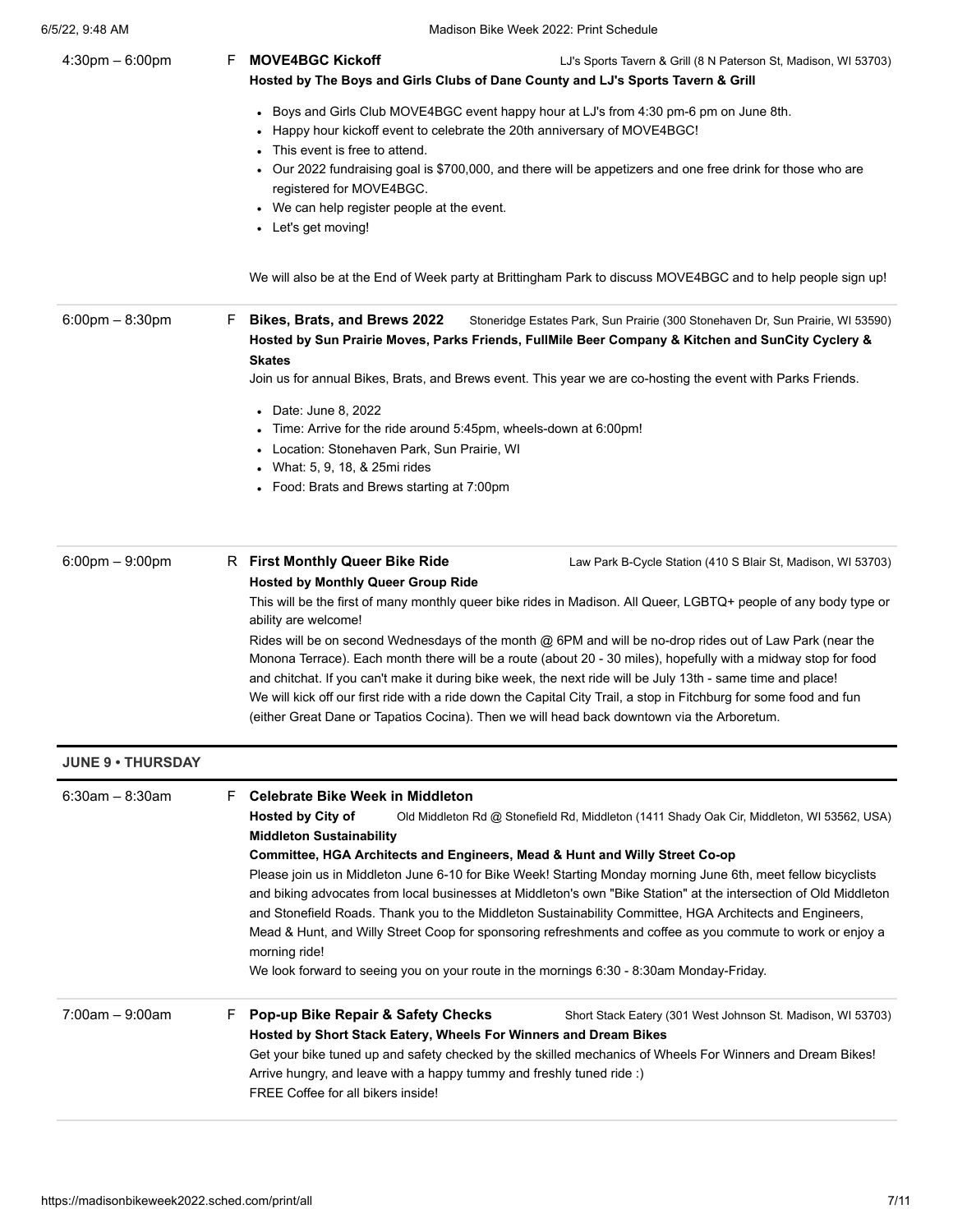| $7:30am - 10:30am$                | Drinks & Donuts presented by Race Day Events and Griessmeyer Law Offices<br>۲.<br><b>Hosted by Race Day</b><br>Badger State Trail and Sub-Zero Pkwy, Fitchburg (2995 Sub-Zero Pkwy, Fitchburg, WI 53719)<br><b>Events and Griessmeyer</b><br>Law<br>Race Day Events & Griessmeyer Law will have coffee and donuts for bikers riding the Badger State Trail as they<br>cross Sub-Zero Pkwy! We will also have discount coupons for the Dairyland Dare bike ride in Dodgeville, WI.<br>Clay Griessmeyer of Griessmeyer Law will also be there to answer any questions you may have about his<br>services as a Bike injury lawyer.                                                                                                                                                                                                                                                                                                                                                                                                                           |
|-----------------------------------|-----------------------------------------------------------------------------------------------------------------------------------------------------------------------------------------------------------------------------------------------------------------------------------------------------------------------------------------------------------------------------------------------------------------------------------------------------------------------------------------------------------------------------------------------------------------------------------------------------------------------------------------------------------------------------------------------------------------------------------------------------------------------------------------------------------------------------------------------------------------------------------------------------------------------------------------------------------------------------------------------------------------------------------------------------------|
| $4:00 \text{pm} - 6:00 \text{pm}$ | <b>Pit Stop on the Cap City Trail</b><br>Capital City Path @ Amoth Ct (Eastwood Dr & Amoth Ct, Madison, WI)<br>Н.<br><b>Hosted by Monona Bank</b><br>Monona Bank is excited to participate in Madison Bike Week again this year! Your friendly Atwood neighborhood<br>bankers will be handing out goodie bags to biking commuters on their way home from work, or to our "work from<br>home" neighbors out for their after work bike ride. Our goodie bags are filled with sweet and healthy treats, along<br>with some other fun surprises for our neighborhood biking community. Be sure to stop by our table to pick one up<br>while supplies last.<br>Learn more about this event here!                                                                                                                                                                                                                                                                                                                                                               |
| $4:00 \text{pm} - 7:00 \text{pm}$ | <b>Madison Bicycle Center Grand Opening</b><br>F.<br>Madison Bicycle Center (202 S Pinckney St, Madison WI 53703)<br>Hosted by Madison Freewheel Bicycle Co and Madison Bicycle Center<br>Truth be told, the Madison Bicycle Center has been open for a while -- but this year we are finally, finally open to<br>members. People are storing their bikes on site at MBC; using our showers, lockers, and changing rooms; and<br>otherwise making their downtown bicycle commute safer, more comfortable, and more convenient.<br>It's time to celebrate how far we've come! Please join Freewheel at the Madison Bicycle Center to celebrate the<br>long-awaited Madison Bicycle Center Grand Opening. We'll have food, drinks, music, tours of our unique facility,<br>and terrific company. Come learn more about Freewheel's classes, and all the amenities and services the<br>Madison Bicycle Center offers!                                                                                                                                        |
| $4:30$ pm $-6:00$ pm              | <b>Happy Hour Thursday</b><br>F.<br>Buckeye Rd @ Monona Dr (4118 Monona Dr, Madison WI 53716)<br>Hosted by Muskelle Lounge and Slow Roll Cycles<br>We are partnering with the Muskelle Lounge for a pit stop on your way home. Drink specials and with your bike<br>and helmet in hand we will have beer tokens and swag that we will be handing out at the Slow Roll tent, which<br>will be located outside of our store. We are 4118 Monona Dr, the corner of Buckeye Rd and Monona dr. Ride<br>your bike.<br>Must be 21 to obtain Drink Tokens or specials!                                                                                                                                                                                                                                                                                                                                                                                                                                                                                            |
| $4:30 \text{pm} - 6:30 \text{pm}$ | <b>Madison BCycle Art Bike Launch Event</b><br>1<br><b>Hosted by Madison BCycle</b><br>Capital City Path @ Garver Feed Mill (3241 Garver Green, Madison, WI 53704)<br>Join Madison BCycle at Garver Feed<br>Mill from 4:30-6:30pm on Thursday, June 9th for the release of the 2022 Art Bike Collection! This event is free to<br>the public. Come check out the 16 new Art Bikes, that will display creative displays of art from local artists and<br>support local nonprofits. During this interactive art exhibit you will have the chance to talk directly to the teams<br>involved with each bike from the sponsoring company, artist and nonprofits.                                                                                                                                                                                                                                                                                                                                                                                               |
| $6:00$ pm $- 8:30$ pm             | R Tandem Thursday<br>Southwest Path @ Pacific Cycle (4717 Hammersley Rd, Madison, WI 53711, USA)<br><b>Hosted by Harald &amp; Nicole</b><br>As far as we know, there never has been a tandem ride as part of Madison Bike Week. Let's change that.<br>Departure is from the SW Path on the south side of the Beltline (near Pacific Cycle) at 6 pm sharp. We will ride<br>south on the Badger State Trail, Sayles Trail, and Sun Valley Parkway into Paoli where we will stop at the Hop<br>Garden. Return on your own or ride with us via Range Trail, Whalen, PB, and Military Ridge Trail. The route is<br>100% paved, and a mix of off-street trails and some stretches of country roads without shoulders. No support<br>whatsoever will be provided. Average speed will be about 13 mph but you are welcome to ride faster or slower.<br>In case of bad weather, we will cancel the ride. Please check the Facebook event page or the Madison Bike<br>Week calendar on the afternoon of the event. https://www.facebook.com/events/572937370932970/ |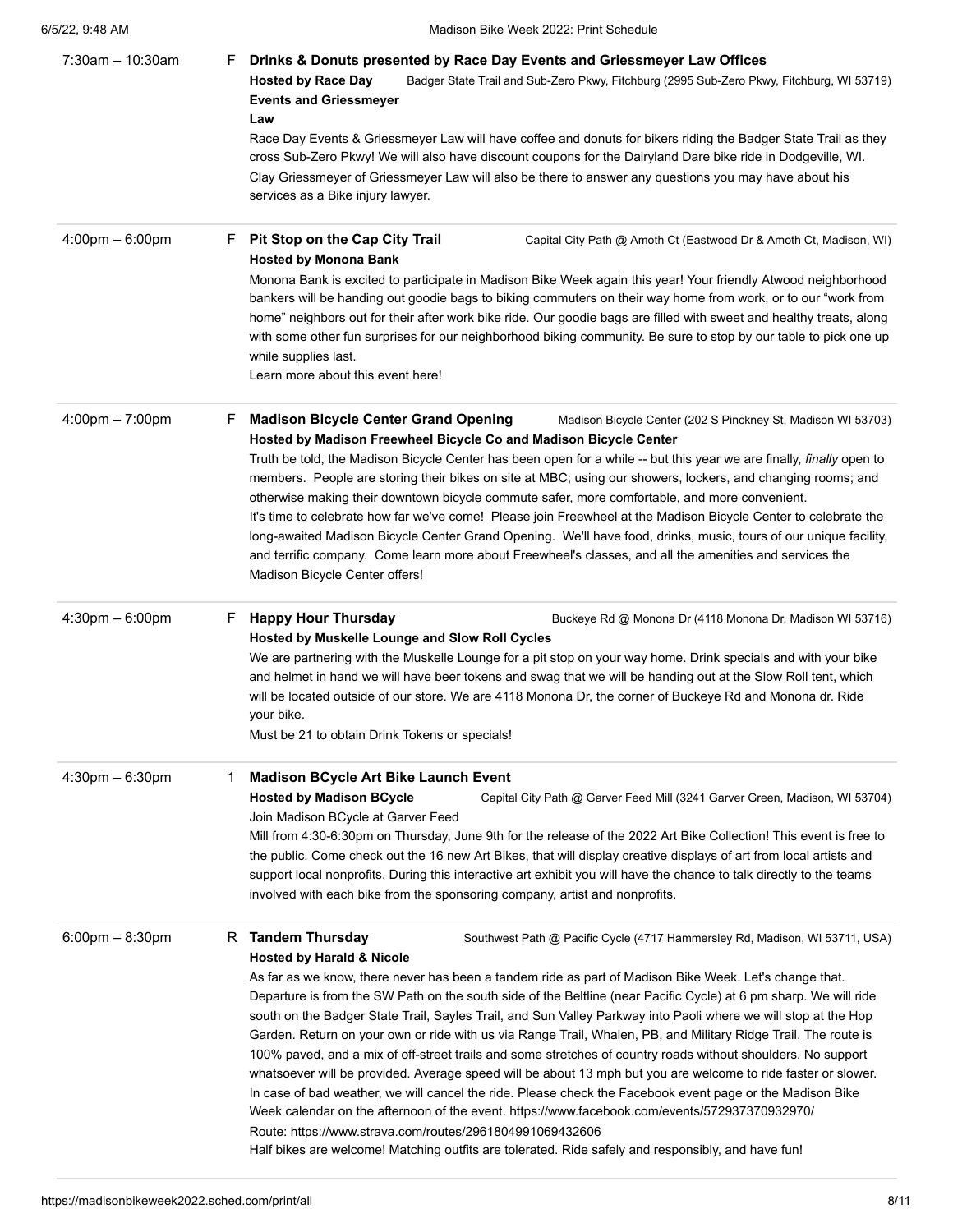| JUNE 10 · FRIDAY                                   |                                                                                                                                                                                                                                                                                                                                                                                                                                                                                                                                                                                                                                                                                                                                                                                                                                                              |  |
|----------------------------------------------------|--------------------------------------------------------------------------------------------------------------------------------------------------------------------------------------------------------------------------------------------------------------------------------------------------------------------------------------------------------------------------------------------------------------------------------------------------------------------------------------------------------------------------------------------------------------------------------------------------------------------------------------------------------------------------------------------------------------------------------------------------------------------------------------------------------------------------------------------------------------|--|
| $6:30$ am - 8:30am                                 | F Celebrate Bike Week in Middleton<br><b>Hosted by City of</b><br>Old Middleton Rd @ Stonefield Rd, Middleton (1411 Shady Oak Cir, Middleton, WI 53562, USA)<br><b>Middleton Sustainability</b><br>Committee, HGA Architects and Engineers, Mead & Hunt and Willy Street Co-op<br>Please join us in Middleton June 6-10 for Bike Week! Starting Monday morning June 6th, meet fellow bicyclists<br>and biking advocates from local businesses at Middleton's own "Bike Station" at the intersection of Old Middleton<br>and Stonefield Roads. Thank you to the Middleton Sustainability Committee, HGA Architects and Engineers,<br>Mead & Hunt, and Willy Street Coop for sponsoring refreshments and coffee as you commute to work or enjoy a<br>morning ride!<br>We look forward to seeing you on your route in the mornings 6:30 - 8:30am Monday-Friday. |  |
| $7:00$ am $-9:30$ am                               | FB4K Donuts & Coffee Pop-up Stop on the Bike Path<br>F.<br>Hosted by Free Bikes 4 Kidz Madison and<br>Capital City Path @ Waunona Way (3061 Waunona Way, Madison, WI)<br><b>The BikeMobile</b><br>What is better than starting your day with a bike ride and a donut? [Answer] A bike ride, donuts AND COFFEE!<br>Free Bikes 4 Kidz Madison will have DONUTS and COFFEE on the bike path. FB4K stop will be located where<br>the Monona Lake Loop and Cap City Trail meet. Stop by starting at 7 a.m. The BikeMobile will also be there for<br>bike safety checkups and repairs.<br>Plus! Get a FREE Culver's Scoopie tokens for Kidz (while supplies last).                                                                                                                                                                                                 |  |
| $7:30$ am - 9:30am                                 | F FairShare Snack Stop<br>Capital City Path @ S Paterson St (303 S Paterson St., Madison, WI)<br><b>Hosted by FairShare CSA Coalition</b><br>Stop by the FairShare CSA Coalition tent just off the Capital City Trail for a light snack and learn more about Bike<br>the Barns, our local food, farming, and biking event on September 18th, 2022!<br>Riders who stop by can sign up to win a Commuter Pack! A \$95 retail value courtesy of Schwinn, your commuter<br>needs will be covered with the nifty tools in this pack.                                                                                                                                                                                                                                                                                                                              |  |
| <b>PINNED</b><br>$4:00 \text{pm} - 7:00 \text{pm}$ | Madison Bikes Bike Week Party at Brittingham Park<br>F<br><b>Hosted by Madison Bikes</b><br>Brittingham Park Shelter (829 W. Washington Ave, Madison, WI)<br>Celebrate Madison Bike Week with Madison Bikes at<br>Brittingham Park! There will be food carts, beer & soda and other beverages, and music and more! Free<br>admission and family-friendly. Local groups will be tabling. DJ KA-BOOM!BOX will spin tunes. Tabling by<br>community organizations!                                                                                                                                                                                                                                                                                                                                                                                               |  |
| $9:00$ pm $-11:00$ pm                              | R Madison CycleWorks After Party<br>Brittingham Park Shelter (829 W. Washington Ave, Madison, WI)<br><b>Hosted by Madison CycleWorks</b><br>We'll help Madison Bikes clean up and then we'll head out for a post-party ride. Bring your party pedals.<br>Después de nuestra fiesta con Madison Bikes seguiremos en nuestras bicicletas celebrando junt@s. Prepárate<br>para pedalear la fiesta.                                                                                                                                                                                                                                                                                                                                                                                                                                                              |  |
| <b>JUNE 11 · SATURDAY</b>                          |                                                                                                                                                                                                                                                                                                                                                                                                                                                                                                                                                                                                                                                                                                                                                                                                                                                              |  |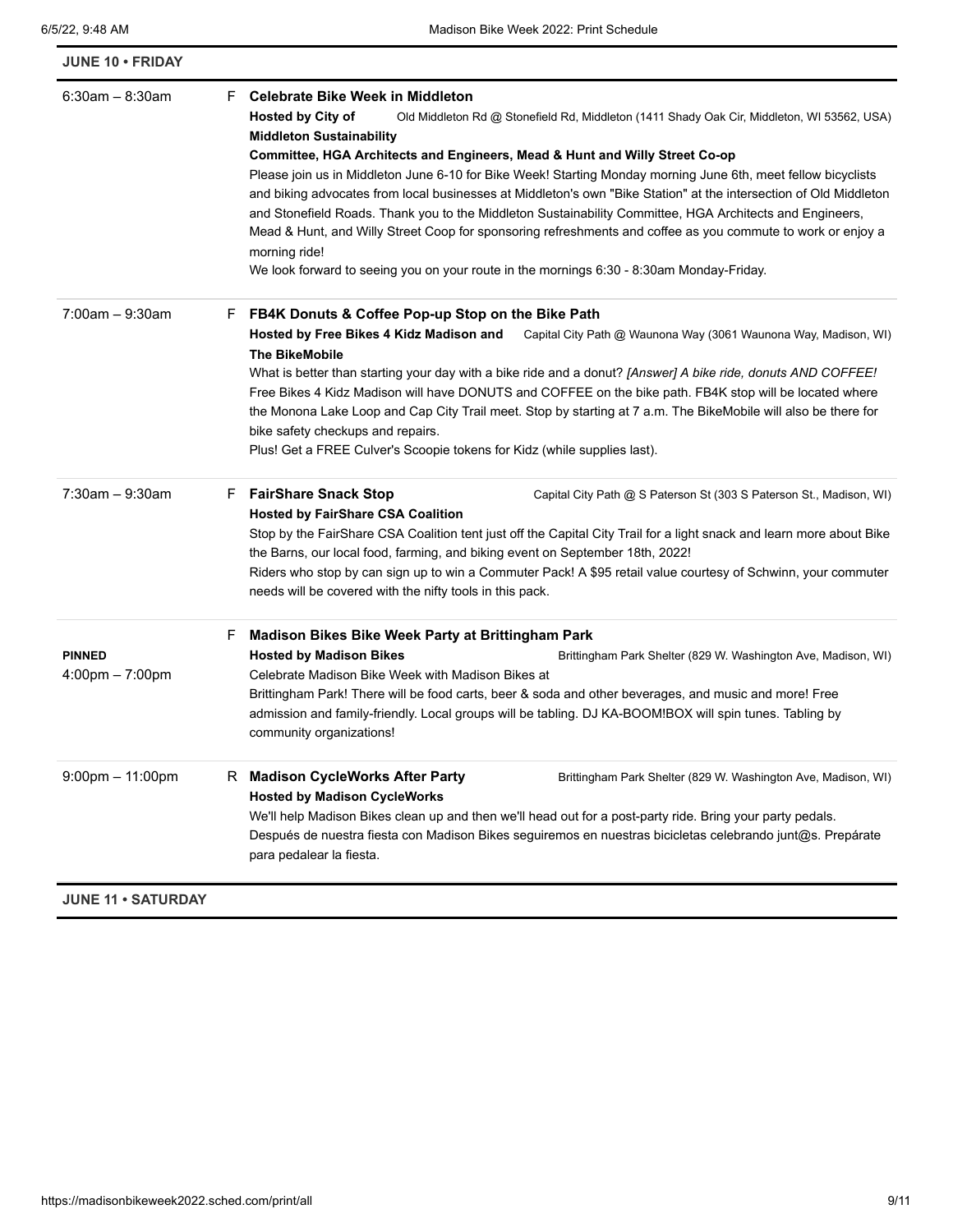| $11:00am - 2:00pm$   | Madison CycleWorks Saturday in the Parks Ride Vilas Park Beach (1501 Vilas Park Dr, Madison, WI 53715)<br>F<br><b>Hosted by Madison CycleWorks</b><br>Attention: Due to poor weather on the original date of Sunday, June 5, this event has been rescheduled for                                |
|----------------------|-------------------------------------------------------------------------------------------------------------------------------------------------------------------------------------------------------------------------------------------------------------------------------------------------|
|                      | Saturday, June 11!                                                                                                                                                                                                                                                                              |
|                      | Family-friendly, cargo-bikes celebrated! We'll have food, drinks, music and fun. Contact us with questions and for<br>more information at info@madisoncycleworks.com.                                                                                                                           |
|                      | Madison CycleWorks el Domingo al Parque - Celebramos en Familia y para todo público con nuestras cargo-<br>bikes. Tendremos comida, bebidas y mucha música para la fiesta. Escríbenos para más información.<br>info@madisoncycleworks.com                                                       |
|                      | • 11-1pm: Gather at Vilas Park Beach to enjoy music, lite food and drink, button making, ABC Quick checks,<br>and a prize drawing for a free tune up! Book a repair appointment for more chances to win a free bike tune<br>up!<br>• 1:00pm: Cargo bike loading demonstration. Haul it by bike! |
|                      | • 1:15pm: Roll out for a group ride to Waterfront Festival at Yahara Place Park Marquette Waterfront Festival –<br>June 11-12 - Marquette Neighborhood Association (marquette-neighborhood.org)                                                                                                 |
|                      | * Please note: we will not plan to return as a group to Vilas Park Beach                                                                                                                                                                                                                        |
| $11:30$ am - 10:00am | R Bike Camping Overnight to McCarthy Group Camp                                                                                                                                                                                                                                                 |
|                      | Hosted by Solarpunk Willy Street Park to McCarthy Youth Group Campground (1002 Williamson St, Madison, WI 53703)<br><b>Travel</b>                                                                                                                                                               |
|                      | We're running our first event of the summer, starting at Willy Street Park and riding an easy 11 miles to McCarthy                                                                                                                                                                              |
|                      | Youth Campground for a free overnight bike camping trip. Riders bring their own food and camping gear, but we'll<br>have equipment for cooking if you need it as well.                                                                                                                          |
|                      | We'll be riding at a casual pace so everyone can keep up. Free event, but asking for a small suggested donation<br>for those who can afford to help offset the cost of the campground. Invite your friends!                                                                                     |
|                      | You can contact solarpunktravel@gmail.com or find us @solarpunktravel on IG or twitter for more info.                                                                                                                                                                                           |